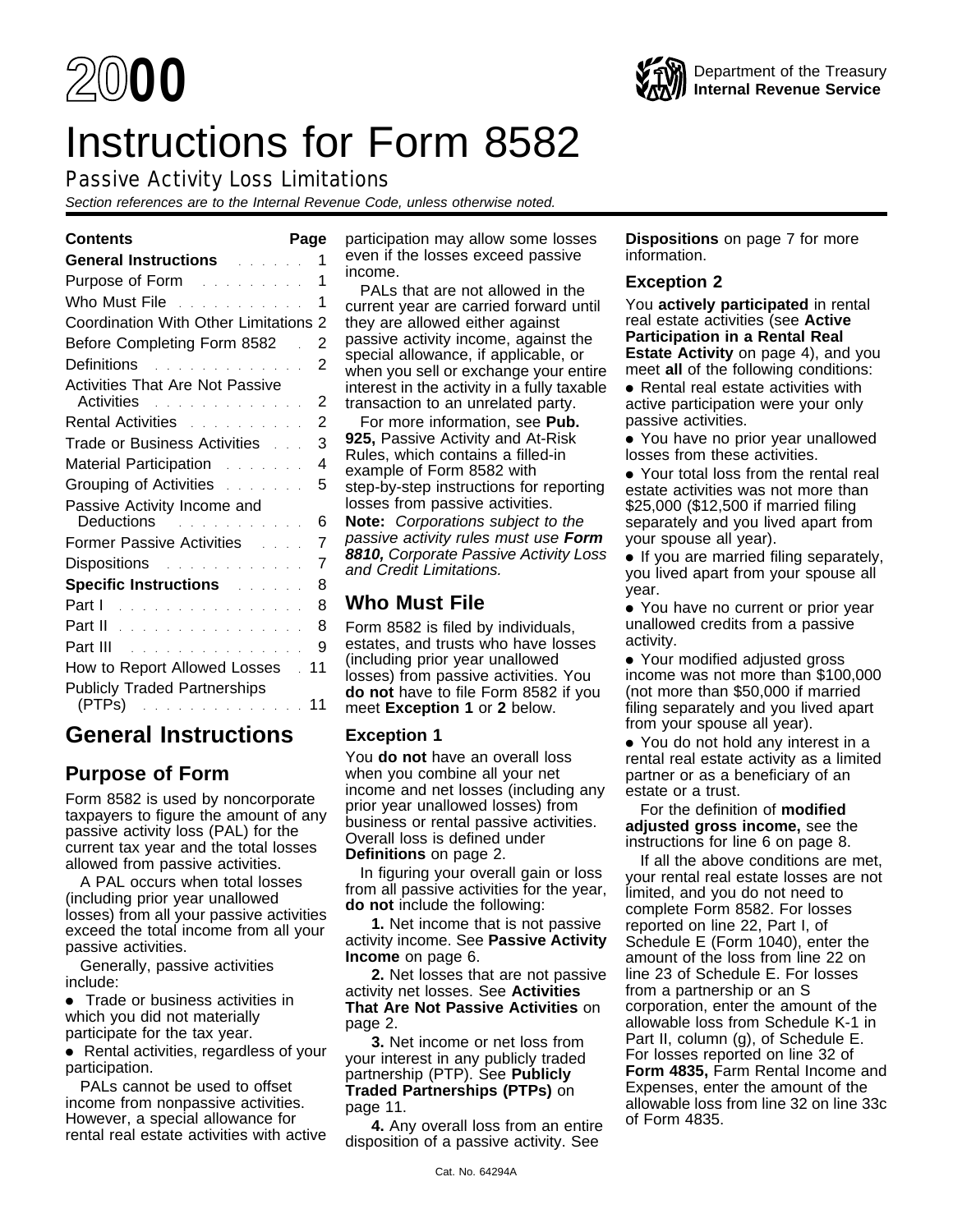If you do not qualify for Exception 1 or 2, you must complete Form 8582.

# **Coordination With Other Limitations**

Generally, PALs are subject to other limitations (for example, basis and at-risk limitations) **before** they are subject to the passive loss limitations. Once a loss becomes allowable under these other limitations, you must determine whether the loss is limited under the passive loss rules. See **Form 6198,** At-Risk Limitations, for details on the at-risk rules. Also, capital losses that are allowable under the passive loss rules may be limited under the capital loss limitations of section 1211. Percentage depletion deductions that are allowable under the passive loss rules may be limited under section 613A(d).

# **Before Completing Form 8582**

To find out if your activity is treated as a passive activity, read:

● **Trade or Business Activities** if your activity is a trade or business activity (page 3).

● **Rental Activities** if your activity is the renting of tangible property (on this page).

● **Material Participation** (page 4).

● **Grouping of Activities** (page 5).

To find out how to treat income and deductions from your activity, read:

#### ● **Passive Activity Income and Deductions, Former Passive Activities,** and **Dispositions** (pages 6 and 7).

To find out how to enter income and losses on Form 8582, read the instructions for Worksheets 1 and 2 (page 8).

# **Definitions**

Except as otherwise indicated, the following terms in these instructions are defined as shown below.

**Net income** means the excess of current year income over current year deductions from the activity. This includes any current year gains or losses from the disposition of assets or an interest in the activity.

**Net loss** means the excess of current year deductions over current year income from the activity. This includes any current year gains or losses from the disposition of assets or an interest in the activity.

**Overall gain** means the excess of the "net income" from the activity over the prior year unallowed losses from the activity.

**Overall loss** means the excess of the prior year unallowed losses from the activity over the "net income" from the activity or the prior year unallowed losses from the activity plus the "net loss" from the activity.

**Prior year unallowed losses** means the losses from an activity that were disallowed under the PAL limitations in a prior year and carried forward to the tax year under section 469(b). See Regulations section 1.469-1(f)(4) and Pub. 925.

### **Activities That Are Not Passive Activities**

The following are **not** passive activities:

**1.** Trade or business activities in which you materially participated for the tax year.

**2.** Any rental real estate activity in which you materially participated if you were a "real estate professional" for the tax year. You were a real estate professional only if:

**a.** More than half of the personal services you performed in trades or businesses were performed in real property trades or businesses in which you materially participated **and**

**b.** You performed more than 750 hours of services in real property trades or businesses in which you materially participated.

For purposes of this rule, each interest in rental real estate is a separate activity, unless you elect to treat all interests in rental real estate as one activity. For details on making this election, see the instructions for Schedule E (Form 1040).

If you are married filing jointly, one spouse must separately meet both of the above conditions, without taking into account services performed by the other spouse.

A real property trade or business is any real property development, redevelopment, construction, reconstruction, acquisition, conversion, rental, operation, management, leasing, or brokerage trade or business. Services you performed as an employee are not treated as performed in a real property trade or business unless you owned more than 5% of the stock (or more than 5% of the capital or profits interest) in the employer.

**Note:** If an activity qualifies for the exception described above in 2000, but has a prior year unallowed passive loss, the prior year unallowed loss is treated as a loss from a former passive activity. See **Former Passive Activities** on page 7.

**3.** A working interest in an oil or gas well. Your working interest must be held directly or through an entity that does not limit your liability (such as a general partner interest in a partnership). In this case, it does not matter whether you materially participated in the activity for the tax year.

If, however, your liability was limited for part of the year (for example, you converted your general partner interest to a limited partner interest during the year), some of your income and losses from the working interest may be treated as passive activity gross income and passive activity deductions. See Temporary Regulations section 1.469-1T(e)(4)(ii).

**4.** The rental of a dwelling unit you used as a residence if section 280A(c)(5) applies. This section applies if you rented out a dwelling unit that you also used as a home during the year for a number of days that exceeds the **greater of** 14 days or 10% of the number of days during the year that the home was rented at a fair rental.

**5.** An activity of trading personal property for the account of owners of interests in the activity. For purposes of this rule, personal property means property that is actively traded, such as stocks, bonds, and other securities. See Temporary Regulations section 1.469-1T(e)(6) for more details.

Generally, income and losses from these activities are not entered on Form 8582. However, losses from these activities may be subject to limitations other than the passive loss rules.

# **Rental Activities**

A rental activity is a passive activity even if you materially participated in the activity (unless it is a rental real estate activity in which you materially participated and you were a real estate professional).

However, if you meet any of the five exceptions listed on page 3, the rental of the property is not treated as a rental activity. See **Reporting Income and Losses From the**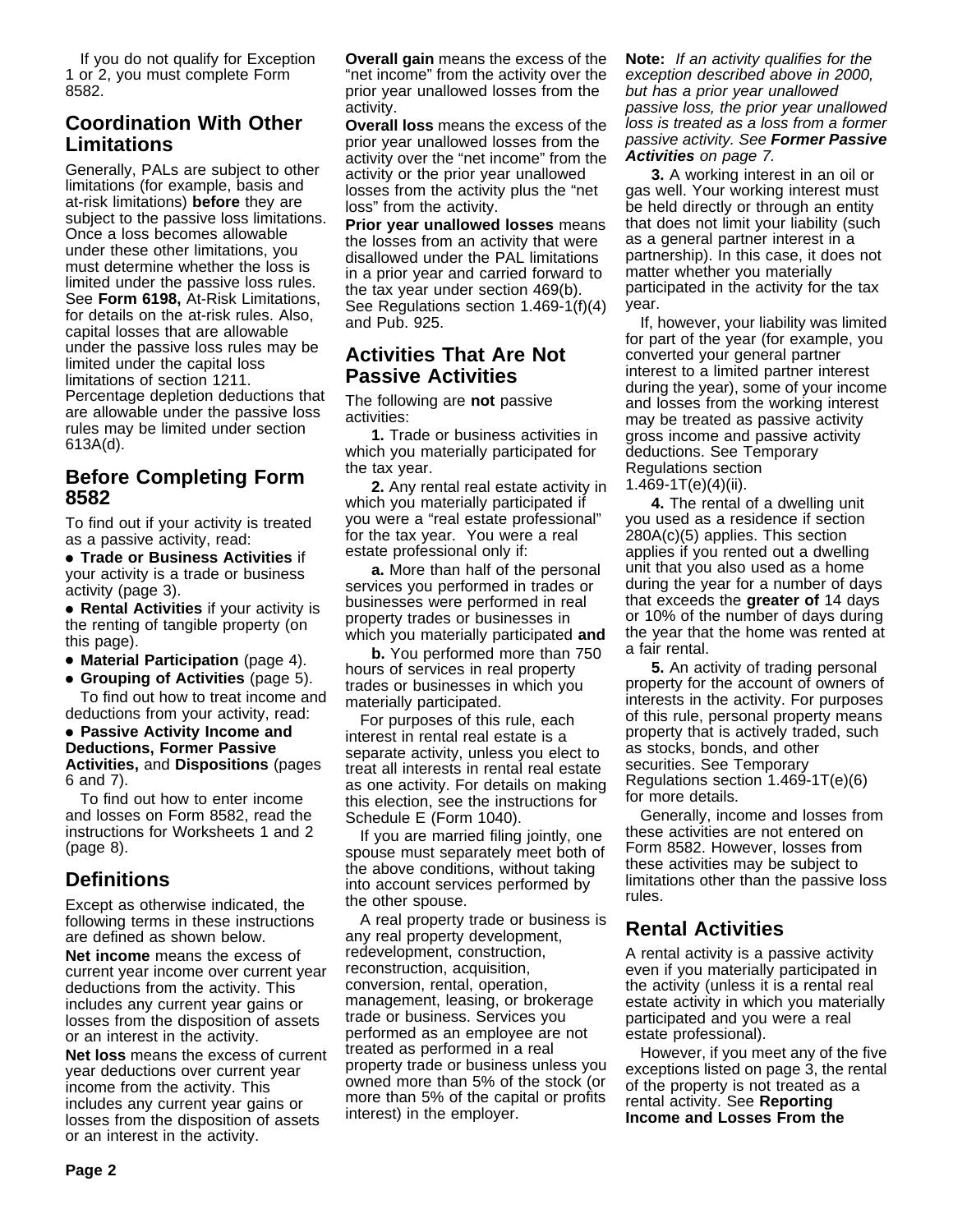**Activities** on page 3 if you meet any of the exceptions.

An activity is a rental activity if tangible property (real or personal) is used by customers or held for use by customers and the gross income (or expected gross income) from the activity represents amounts paid (or to be paid) mainly for the use of the property. It does not matter whether the use is under a lease, a service contract, or some other arrangement.

#### **Exceptions**

An activity is **not** a rental activity if:

**1. The average period of customer use** is:

- **a.** 7 days or less **or**
- **b.** 30 days or less **and**

**significant personal services** (see below) were provided in making the rental property available for customer use.

Figure the average period of customer use for a class of property by dividing the total number of days in all rental periods by the number of rentals during the tax year. If the activity involves renting more than one class of property, multiply the average period of customer use of each class by the ratio of the gross rental income from that class to the activity's total gross rental income. The activity's average period of customer use equals the sum of these class-by-class average periods weighted by gross income. See Regulations section 1.469-1(e)(3)(iii).

Significant personal services include only services performed by individuals. To determine if personal services are significant, all relevant facts and circumstances are taken into consideration, including the frequency of the services, the type and amount of labor required to perform the services, and the value of the services relative to the amount charged for use of the property.

**2. Extraordinary personal services** were provided in making the rental property available for customer use.

Extraordinary personal services are services provided in making rental property available for customer use only if they are performed by individuals and the customers' use of the property is incidental to their receipt of the services.

**3.** Rental of the property is **incidental** to a nonrental activity.

The rental of property is incidental to an activity of holding property for investment if the main purpose of

holding the property is to realize a gain from its appreciation and the gross rental income is less than 2% of the smaller of the **unadjusted basis** or the fair market value (FMV) of the property.

Unadjusted basis is the cost of the property without regard to depreciation deductions or any other basis adjustment described in section 1016.

The rental of property is incidental to a trade or business activity if:

**a.** You owned an interest in the trade or business activity during the tax year;

**b.** The rental property was mainly used in the trade or business activity during the tax year or during at least 2 of the 5 preceding tax years; and

**c.** The gross rental income from the property is less than 2% of the smaller of the unadjusted basis or the FMV of the property.

Lodging provided for the employer's convenience to an employee or the employee's spouse or dependents is incidental to the activity or activities in which the employee performs services.

**4.** You customarily make the rental property available during defined business hours for nonexclusive use by various customers.

**5.** You provide property for use in a nonrental activity of a partnership, S corporation, or a joint venture in your capacity as an owner of an interest in the partnership, S corporation, or joint venture.

**Example.** If a partner contributes the use of property to a partnership, none of the partner's distributive share of partnership income is income from a rental activity unless the partnership is engaged in a rental activity.

Also, a partner's gross income from a guaranteed payment under section 707(c) is not income from a rental activity. The determination of whether the property used in the activity is provided in the partner's capacity as an owner of an interest in the partnership is made on the basis of all the facts and circumstances.

#### **Reporting Income and Losses From the Activities**

If an activity meets any of the five exceptions listed above, it is not a rental activity. You must then determine:

**1.** Whether your rental of the property is a trade or business activity

#### (see **Trade or Business Activities** below) and, if so,

**2.** Whether you materially participated in the activity for the tax year.

● If the activity is a trade or business activity in which you **did not** materially participate, enter the income and losses from the activity on Worksheet 2.

● If the activity meets any of the five exceptions listed above and is a trade or business activity in which you **did** materially participate, report any income or loss from the activity on the forms or schedules normally used.

If the rental activity **did not** meet any of the five exceptions, it is generally a passive activity. Special rules apply if you conduct the rental activity through a PTP or if any of the rules described under

**Recharacterization of Passive Income** on page 6 apply. See the PTP rules on page 11.

If none of the special rules apply, enter the passive rental activity on Worksheet 1 or 2.

 Worksheet 1 is for passive rental real estate activities in which you actively participated. See **Active Participation in a Rental Real Estate Activity** on page 4.

 Worksheet 2 is for passive rental real estate activities in which you did not actively participate, activities of renting personal property, and other passive trade or business activities.

See the instructions for Worksheets 1 and 2 on page 8.

#### **Trade or Business Activities**

A trade or business activity is an activity (other than a rental activity or an activity treated as incidental to an activity of holding property for investment) that:

**1.** Involves the conduct of a trade or business (within the meaning of section 162),

**2.** Is conducted in anticipation of starting a trade or business, or

**3.** Involves research or experimental expenditures deductible under section 174 (or that would be if you chose to deduct rather than capitalize them).

Trade or business activities are generally reported on Schedule C, C-EZ, or F, or in Part II or III of Schedule E. See **Publicly Traded Partnerships (PTPs)** on page 11. See Pub. 925 for how to report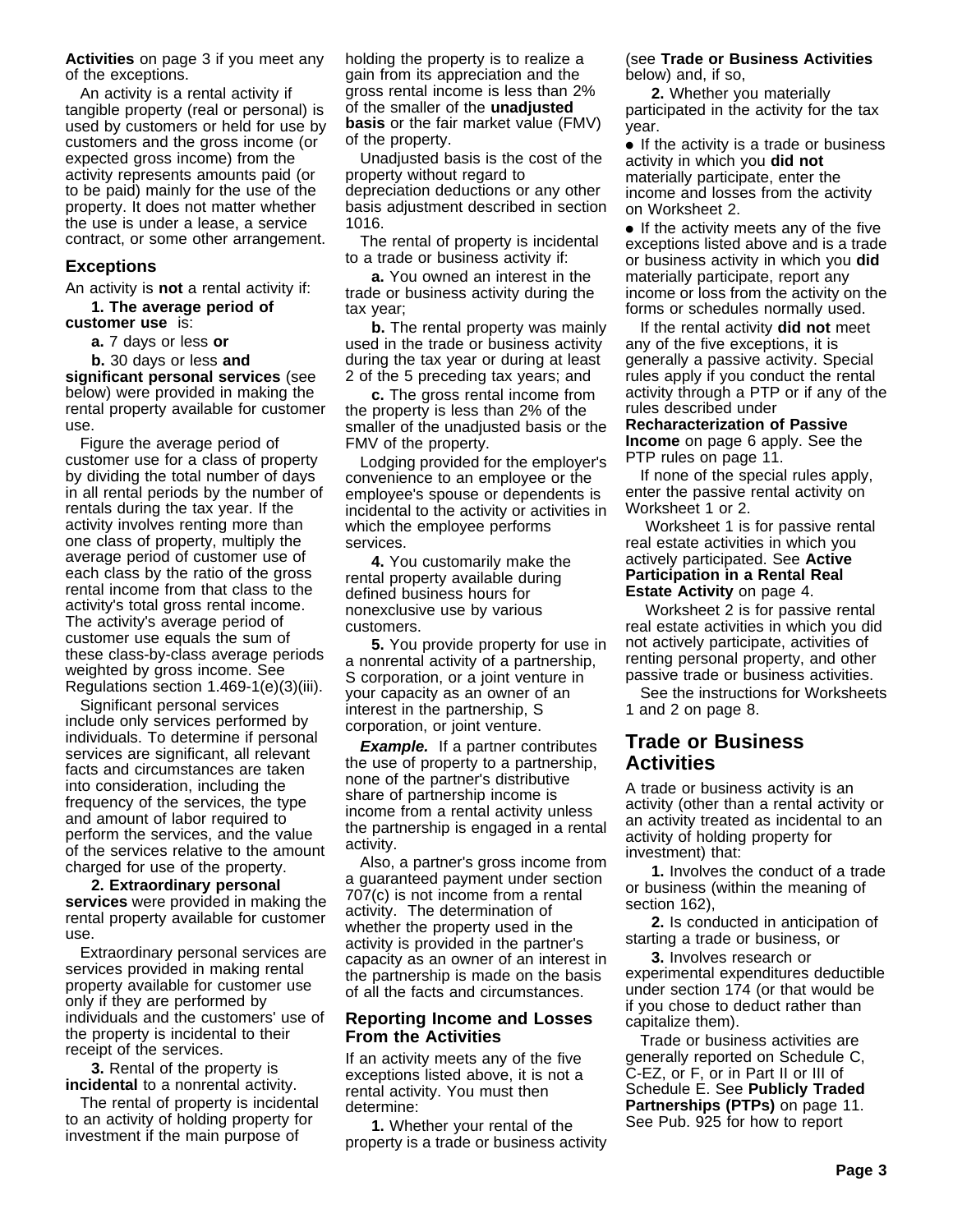income or losses from significant participation passive activities.

#### **Active Participation in a Rental Real Estate Activity**

If you actively participated in a passive rental real estate activity, you may be able to deduct from nonpassive income up to \$25,000 of loss from the activity. This special allowance is an exception to the general rule disallowing losses in excess of income from passive activities.

The special allowance is not available if you were married, are filing a separate return for the year, and lived with your spouse at any time during the year.

Only an individual, a **qualifying estate,** or a **qualified revocable trust** that made an election to treat the trust as part of the decedent's estate may actively participate in a rental real estate activity. Limited partners may not actively participate unless future regulations provide an exception.

A qualifying estate is the estate of a decedent for tax years ending less than 2 years after the date of the decedent's death if the decedent would have satisfied the active participation requirements for the rental real estate activity for the tax year the decedent died.

 A qualified revocable trust may elect to be treated as part of a decedent's estate for purposes of the special allowance for active participation in rental real estate activities. The election must be made by both the executor (if any) of the decedent's estate and the trustee of the revocable trust. This rule is effective for estates of decedents who died after August 5, 1997. For details, see section 645.

You are not considered to actively participate in a rental real estate activity if at any time during the tax year your interest (including your spouse's interest) in the activity was less than 10% (by value) of all interests in the activity. Active participation is a less stringent requirement than material participation (see **Material Participation** on this page).

 You may be treated as actively participating if, for example, you participated in making management decisions or arranged for others to provide services (such as repairs) in a significant and bona fide sense. Management decisions that may count as active participation include:

- Approving new tenants,
- Deciding on rental terms,

● Approving capital or repair expenditures, and

• Other similar decisions.

The **maximum special allowance** is:

● \$25,000 for single individuals and married individuals filing a joint return for the tax year.

● \$12,500 for married individuals who file separate returns for the tax year and lived apart from their spouses at all times during the tax year.

• \$25,000 for a qualifying estate reduced by the special allowance for which the surviving spouse qualified.

If your modified adjusted gross income (defined on page 8) is \$100,000 or less (\$50,000 or less if married filing separately), your loss is deductible up to the amount of the maximum special allowance referred to in the preceding paragraph.

If your modified adjusted gross income is more than \$100,000 (\$50,000 if married filing separately), your special allowance is limited to 50% of the difference between \$150,000 (\$75,000 if married filing separately) and your modified adjusted gross income.

 If your modified adjusted gross income is \$150,000 or more (\$75,000 or more if married filing separately), there is no special allowance.

If you qualify under the active participation rules, use Worksheet 1 and see page 8 of the instructions.

# **Material Participation**

For the material participation tests listed below, participation generally includes any work done in connection with an activity if you owned an interest in the activity at the time you did the work. The capacity in which you did the work does not matter. However, work is **not** participation if

● It is not work that an owner would customarily do in the same type of activity **and**

• One of your main reasons for doing the work was to avoid the disallowance of losses or credits from the activity under the passive activity rules.

**Proof of participation.** You may prove your participation in an activity by any reasonable means. You do not have to maintain contemporaneous daily time reports, logs, or similar documents if you can establish your participation by other reasonable means. For this purpose, reasonable

means include, but are not limited to, identifying services performed over a period of time and the approximate number of hours spent performing the services during that period, based on appointment books, calendars, or narrative summaries.

**Tests for investors.** Work done as an investor in an activity is not treated as participation unless you were directly involved in the day-to-day management or operations of the activity. For purposes of this test, work done as an investor includes:

**1.** Studying and reviewing financial statements or reports on operations of the activity.

**2.** Preparing or compiling summaries or analyses of the finances or operations of the activity for your own use.

**3.** Monitoring the finances or operations of the activity in a nonmanagerial capacity.

**Test for a spouse.** Participation by your spouse during the tax year in an activity you own may be counted as your participation in the activity even if your spouse did not own an interest in the activity and whether or not you and your spouse file a joint return for the tax year.

**Tests for individuals.** You materially participated for the tax year in an activity if you satisfy at least one of the following tests:

**1.** You participated in the activity for more than 500 hours.

**2.** Your participation in the activity for the tax year was substantially all of the participation in the activity of all individuals (including individuals who did not own any interest in the activity) for the year.

**3.** You participated in the activity for more than 100 hours during the tax year, and you participated at least as much as any other individual (including individuals who did not own any interest in the activity) for the year.

**4.** The activity is a **significant participation activity** for the tax year, and you participated in all significant participation activities during the year for more than 500 hours.

 A significant participation activity is any trade or business activity in which you participated for more than 100 hours during the year and in which you did not materially participate under any of the material participation tests (other than this fourth test).

**5.** You materially participated in the activity for any 5 (whether or not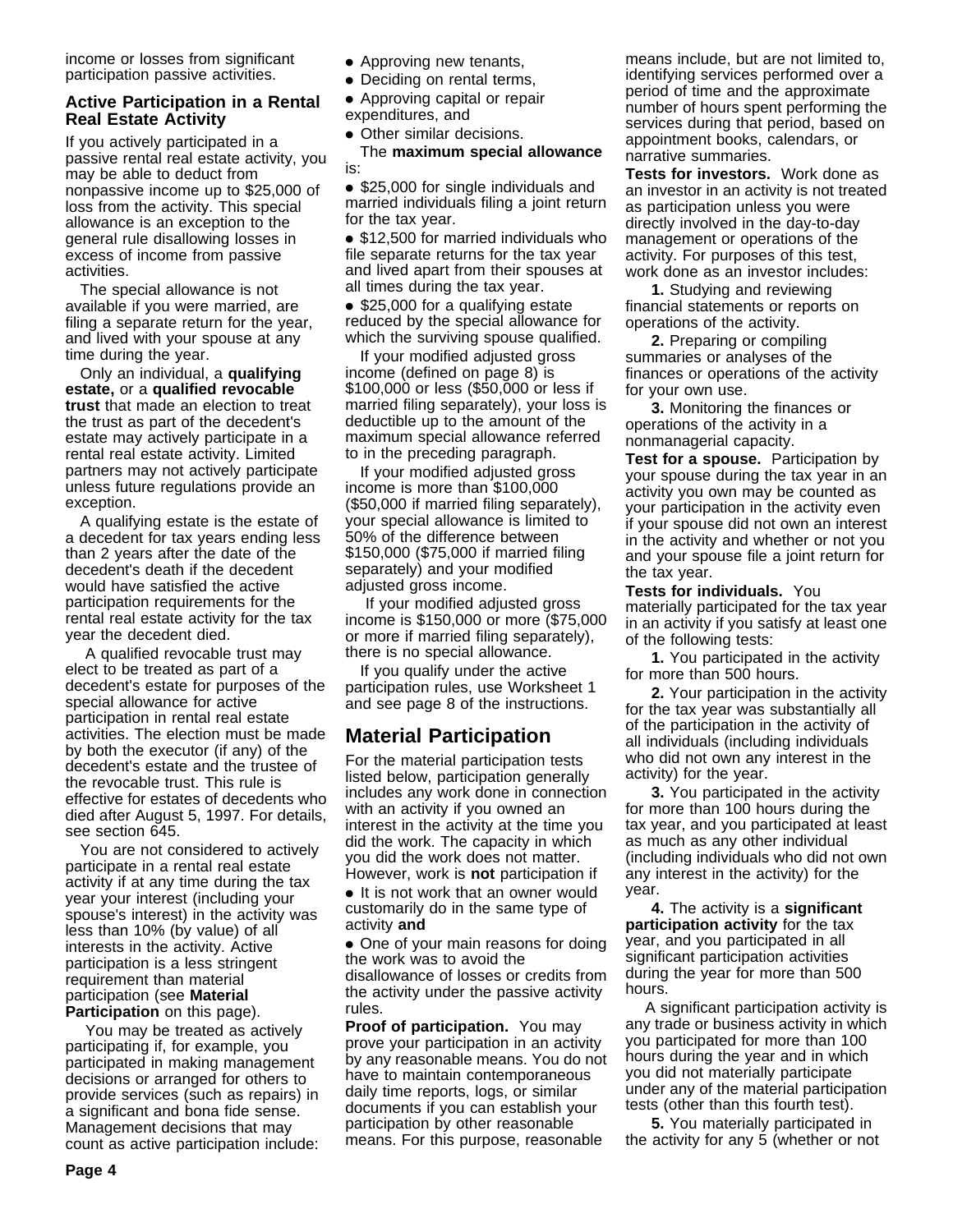consecutive) of the 10 immediately preceding tax years.

**6.** The activity is a **personal service activity** in which you materially participated for any 3 (whether or not consecutive) preceding tax years.

An activity is a personal service activity if it involves the performance of personal services in the fields of health, law, engineering, architecture, accounting, actuarial science, performing arts, or consulting or in any other trade or business in which capital is not a material income-producing factor.

**7.** Based on all the facts and circumstances, you participated in the activity on a regular, continuous, and substantial basis during the tax year.

You did not materially participate in the activity under this seventh test, however, if you participated in the activity for 100 hours or less during the tax year. Your participation in managing the activity does not count in determining whether you materially participated under this test if:

**a.** Any person (except you) received compensation for performing services in the management of the activity or

**b.** Any individual spent more hours during the tax year than you spent performing services in the management of the activity (regardless of whether the individual was compensated for the management services).

**Special rules for limited partners.** If you were a limited partner in an activity, you generally **did not** materially participate in the activity. You **did** materially participate in the activity, however, if you met material participation test 1, 5, or 6 above for the tax year.

However, for purposes of the material participation tests, you are not treated as a limited partner if you also were a general partner in the partnership at all times during the partnership's tax year ending with or within your tax year (or, if shorter, during the portion of the partnership's tax year in which you directly or indirectly owned your limited partner interest).

A limited partner's share of an electing large partnership's taxable income or loss from all trade or business and rental activities is treated as income or loss from the conduct of a single passive trade or business activity.

**Special rules for certain retired or disabled farmers and surviving spouses of farmers.** Certain retired or disabled farmers and surviving spouses of farmers are treated as materially participating in a farming activity if the real property used in the activity would meet the estate tax rules for special valuation of farm property passed from a qualifying decedent. See Temporary Regulations section 1.469-5T(h)(2).

**Estates and trusts.** The PAL limitations apply in figuring the distributable net income and taxable income of an estate or trust. See Temporary Regulations section 1.469-1T(b)(2) and (3). The rules for determining material participation for this purpose have not yet been issued.

# **Grouping of Activities**

Generally, one or more trade or business activities or rental activities may be treated as a single activity if the activities make up an appropriate economic unit for the measurement of gain or loss under the passive activity rules. Whether activities make up an appropriate economic unit depends on all the relevant facts and circumstances. The factors given the greatest weight in determining whether activities make up an appropriate economic unit are:

**1.** Similarities and differences in types of trades or businesses,

**2.** The extent of common control, **3.** The extent of common ownership,

**4.** Geographical location, and

**5.** Reliance between or among the activities.

**Example.** You have a significant ownership interest in a bakery and a movie theater in Baltimore and in a bakery and a movie theater in Philadelphia. Depending on all the relevant facts and circumstances, there may be more than one reasonable method for grouping your activities. For instance, the following groupings may or may not be permissible:

● A single activity,

● A movie theater activity and a bakery activity,

● A Baltimore activity and a Philadelphia activity, or

● Four separate activities.

Once you choose a grouping under these rules, you must continue using that grouping in later tax years unless a material change in the facts and circumstances makes it clearly inappropriate.

The IRS may regroup your activities if your grouping fails to reflect one or more appropriate economic units and one of the primary purposes of your grouping is to avoid the passive activity limitations.

**Limitation on grouping certain activities.** The following activities may **not** be grouped together:

**1.** A rental activity with a trade or business activity unless the activities being grouped together make up an appropriate economic unit and

**a.** The rental activity is insubstantial relative to the trade or business activity or vice versa or

**b.** Each owner of the trade or business activity has the same proportionate ownership interest in the rental activity. If so, the portion of the rental activity involving the rental of property used in the trade or business activity may be grouped with the trade or business activity.

**2.** An activity involving the rental of real property with an activity involving the rental of personal property (except personal property provided in connection with the real property or vice versa).

**3.** Any activity with another activity in a different type of business and in which you hold an interest as a limited partner or as a limited entrepreneur (as defined in section 464(e)(2)) if that other activity engages in holding, producing, or distributing motion picture films or videotapes; farming; leasing section 1245 property; or exploring for or exploiting oil and gas resources or geothermal deposits.

**Activities conducted through partnerships, S corporations, and C corporations subject to section 469.** Once a partnership or corporation determines its activities under these rules, a partner or shareholder may use these rules to group those activities with:

● Each other,

● Activities conducted directly by the partner or shareholder, or

● Activities conducted through other partnerships and corporations.

 A partner or shareholder may not treat as separate activities those activities grouped together by the partnership or corporation.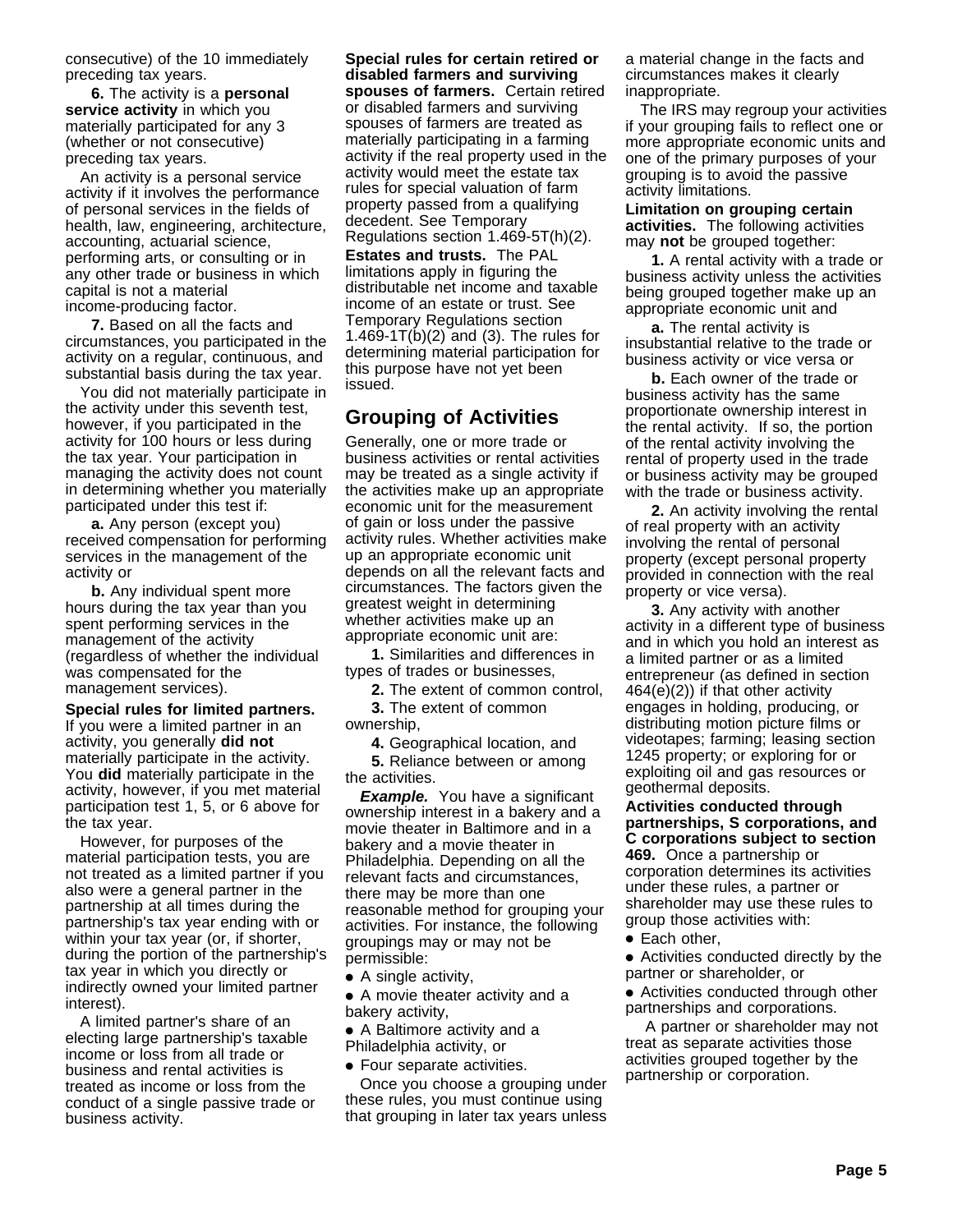# **Passive Activity Income and Deductions**

Take into account only passive activity income and passive activity deductions to figure your net income or net loss from all passive activities or any passive activity.

**Example.** If your passive activity is reported on Schedule C, C-EZ, E, or F, and the activity has no prior year unallowed losses or any gain or loss from the disposition of assets or an interest in the activity, take into account only the passive activity income and passive activity deductions from the activity to figure the amount to enter on Form 8582 and the worksheets.

If you own an interest in a passive activity through a partnership or an S corporation, the partnership or S corporation will generally provide you with the net income or net loss from the passive activity. If, however, the partnership or S corporation must state an item of gross income or deduction separately to you, and the gross income or deduction is passive activity gross income or a passive activity deduction (respectively), include that amount in the net income or net loss entered on Form 8582 and the worksheets.

**CAUTION** record of any prior year **!** The partnership or S corporation does not have a unallowed losses from the passive activities of the partnership or S corporation. If you had prior year unallowed losses from these activities, they can be found in column (c) of your 1999 Worksheet 4.

#### **Passive Activity Income**

To figure your overall gain or loss from all passive activities or any passive activity, take into account only passive activity income. Do not enter income that is not passive activity income on Form 8582 or the worksheets.

Passive activity income includes all income from passive activities, including (with certain exceptions described in Temporary Regulations section 1.469-2T(c)(2) and Regulations section 1.469-2(c)(2)) gain from the disposition of an interest in a passive activity or of property used in a passive activity at the time of the disposition.

Passive activity income **does not** include the following:

● Income from an activity that is not a passive activity.

● Portfolio income, including interest, dividends, annuities, and royalties not derived in the ordinary course of a trade or business and gain or loss from the disposition of property that produces portfolio income or is held for investment (see section 163(d)(5)). See Temporary Regulations section 1.469-2T(c)(3).

• Alaska Permanent Fund dividends.

• Personal service income, including salaries, wages, commissions, self-employment income from trade or business activities in which you materially participated for the tax year, deferred compensation, taxable social security and other retirement benefits, and payments from partnerships to partners for personal services. See Temporary Regulations section 1.469-2T(c)(4).

• Income from positive section 481 adjustments allocated to activities other than passive activities. See Temporary Regulations section 1.469-2T(c)(5).

• Income or gain from investments of working capital.

• Income from an oil or gas property if you treated any loss from a working interest in the property for any tax year beginning after 1986 as a nonpassive loss under the rule excluding working interests in oil and gas wells from passive activities. See Regulations section 1.469-2(c)(6).

● Any income from intangible property if your personal efforts significantly contributed to the creation of the property.

• Any income treated as not from a passive activity under Temporary Regulations section 1.469-2T(f) and Regulations section 1.469-2(f). See **Recharacterization of Passive Income** on this page.

● Overall gain from any interest in a PTP.

● State, local, and foreign income tax refunds.

● Income from a covenant not to compete.

• Any reimbursement of a casualty or theft loss included in income as recovery of all or part of a prior year loss deduction if the deduction for the loss was not treated as a passive activity deduction.

● Cancellation of debt income to the extent that at the time the debt was discharged the debt was not properly allocable under Temporary Regulations section 1.163-8T to passive activities.

#### **Recharacterization of Passive Income**

Certain income from passive activities must be recharacterized and excluded from passive activity income. The amount of income recharacterized equals the net income from the sources below. If during the tax year you received net income from any sources described below (either directly or through a partnership or an S corporation), see Pub. 925 to find out how to report net income or loss from these sources. For more information, see Temporary Regulations section 1.469-2T(f) and Regulations section 1.469-2(f).

Income from the following sources may be subject to the net income recharacterization rules.

• Significant participation passive activities defined on page 4.

● Rental of property if less than 30% of the unadjusted basis of the

property is subject to depreciation.

• Passive equity-financed lending activities.

● Rental of property incidental to a development activity.

● Rental of property to a nonpassive activity.

● Acquisition of an interest in a pass-through entity that licenses intangible property.

#### **Passive Activity Deductions**

To figure your overall gain or overall loss from all passive activities or any passive activity, take into account only passive activity deductions.

Passive activity deductions include all deductions from activities that are passive activities for the current tax year and all deductions from passive activities that were disallowed under the PAL rules in prior tax years and carried forward to the current tax year under section 469(b). See Regulations section 1.469-1(f)(4).

Passive activity deductions include losses from a disposition of property used in a passive activity at the time of the disposition and losses from a disposition of less than your entire interest in a passive activity. See **Dispositions** on page 7 for the treatment of losses upon disposition of your entire interest in an activity.

Passive activity deductions **do not** include the following:

• Deductions for expenses (other than interest expense) that are clearly and directly allocable to portfolio income.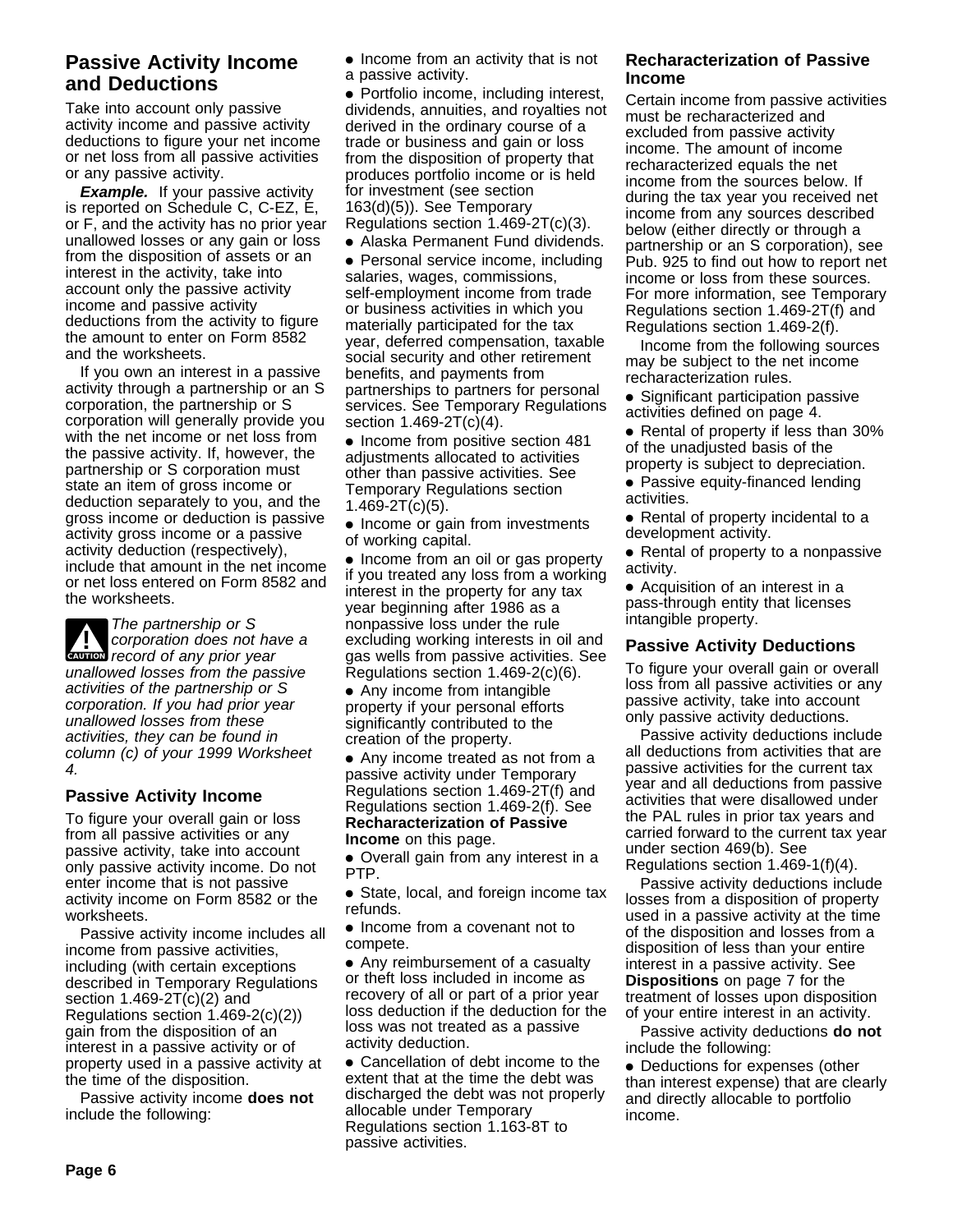• Interest expense, other than interest expense properly allocable under Temporary Regulations section 1.163-8T to passive activities (for example, qualified home mortgage interest and capitalized interest expense are not passive activity deductions).

● Losses from dispositions of property that produce portfolio income or property held for investment.

• State, local, and foreign income taxes.

• Miscellaneous itemized deductions that may be disallowed under section 67.

● Charitable contribution deductions.

• Net operating loss deductions, percentage depletion carryovers under section 613A(d), and capital loss carryovers.

• Deductions and losses that would have been allowed for tax years beginning before 1987, but for basis or at-risk limitations.

● Net negative section 481 adjustments allocated to activities other than passive activities. See Temporary Regulations section 1.469-2T(d)(7).

● Deductions for losses from fire, storm, shipwreck, or other casualty or from theft if losses similar in cause and severity do not recur regularly in the activity.

• The deduction allowed under section 164(f) for one-half of self-employment taxes.

# **Former Passive Activities**

A former passive activity is any activity that was a passive activity in a prior tax year but is not a passive activity in the current tax year. A prior year unallowed loss from a former passive activity is allowed to the extent of current year income from the activity.

**If current year net income from the activity is less than the prior year unallowed loss,** enter the prior year unallowed loss and any current year net income from the activity on Form 8582 and the applicable worksheets.

**If current year net income from the activity is more than or equal to the prior year unallowed loss from the activity,** report the income and loss on the forms and schedules normally used; do not enter the amounts on Form 8582.

**If the activity has a net loss for the current year,** enter the prior year unallowed loss (but not the current year loss) on Form 8582 and the applicable worksheets.

To report a disposition of a former passive activity, follow the rules under **Dispositions** below.

# **Dispositions**

#### **Disposition of an Entire Interest**

If you disposed of your entire interest in a passive activity or a former passive activity to an unrelated person in a **fully taxable transaction** during the tax year, your losses allocable to the activity for the year are not limited by the PAL rules.

A fully taxable transaction is a transaction in which you recognize all realized gain or loss.

If you are using the installment method to report this kind of disposition, figure the loss for the current year that is not limited by the PAL rules by multiplying your overall loss (which **does not** include losses allowed in prior years) by the following fraction:

Gain recognized in the current year

Unrecognized gain as of the beginning of the current year

A partner in a PTP is not treated as having disposed of an entire interest in an activity of a PTP until there is an entire disposition of the partner's interest in the PTP.

#### **Reporting an Entire Disposition on Schedule D or Form 4797**

If you completely dispose of your entire interest in a passive activity or a former passive activity, you may have to report net income or loss and prior year unallowed losses from the activity. All the net income and losses are reported on the forms and schedules normally used.

Combine all income and losses (including any prior year unallowed losses) from the activity for the tax year to see if you have an overall gain or loss.

If you have an overall gain from a passive activity and you have other passive activities to report on Form 8582, include the income, losses, and prior year unallowed losses on Worksheet 1 or 2.

If this is your only passive activity or a former passive activity, report all income and losses (including any

prior year unallowed losses) on the forms and schedules normally used and do not include the income or losses on the worksheets or Form 8582.

If you have an overall loss when you combine the income and losses, do not use the worksheets or Form 8582 for the activity. All losses (including prior year unallowed losses) are allowed in full. Report the income and losses on the forms and schedules normally used.

An overall loss from an entire disposition of a passive activity is a nonpassive loss if you have an aggregate loss from all other passive activities. When figuring your modified adjusted gross income for line 6 of Form 8582, be sure to take into account the overall loss from the disposition of the activity.

**Example 1. Activity with overall gain.** You sell your entire interest in a rental property in which you actively participated for a gain of \$15,525. \$7,300 of the gain is section 1231 gain reported on Form 4797, Part I, and \$8,225 is ordinary recapture income reported on Form 4797, Part II. On line 23 of Schedule E (Form 1040), you report a total loss of \$15,450, which includes a current year \$2,800 net loss and a \$12,650 prior year unallowed loss. You have an overall gain from the disposition  $($15,525 - $15,450 = $75).$ 

Because you had other passive activities reportable on Form 8582, you make the following entries on Worksheet 1. You enter the \$15,525 gain on the disposition in column (a), the current year loss of \$2,800 in column (b), and the prior year unallowed loss of \$12,650 in column (c).

**Example 2. Activity with overall loss.** You sell your entire interest in a limited partnership that was your only passive activity for a gain of \$2,000. You have a current year Schedule E loss of \$3,330 and a Schedule E prior year unallowed loss of \$1,115.

Because you have an overall loss of \$2,445 after combining the gain and losses, none of the amounts are entered on Worksheet 2 or on Form 8582.

You enter the net loss plus the prior year unallowed loss (\$3,330 + \$1,115  $= $4,445$ ) on Schedule E, Part II, column (i), and the \$2,000 gain on the sale on Schedule D, in either Part I or Part II, depending on how long you held the partnership interest.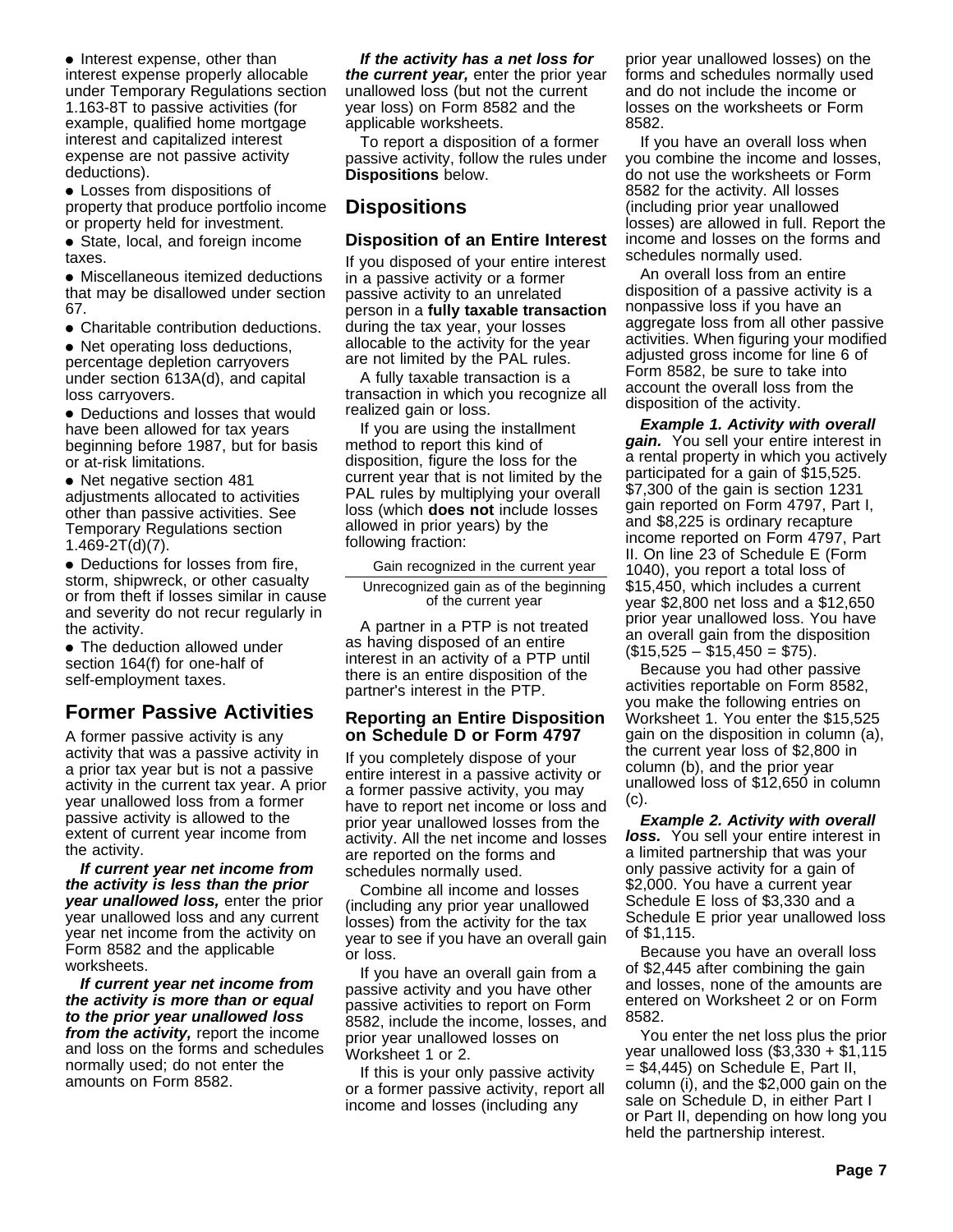#### **Disposition of Less Than an Entire Interest**

Gains and losses from the disposition of less than an entire interest in an activity are treated as part of the net income or net loss from the activity for the current year.

**Note:** A disposition of less than substantially all of an entire interest **does not** trigger the allowance of prior year unallowed losses.

**Disposition of substantially all of an activity.** You may treat the disposition of substantially all of an activity as a separate activity if you can prove with reasonable certainty:

**1.** The prior year unallowed losses, if any, allocable to the part of the activity disposed of and

**2.** The net income or loss for the year of disposition allocable to the part of the activity disposed of.

# **Specific Instructions**

# **Part I — 2000 Passive Activity Loss (PAL)**

Use Part I to combine the net income and net loss from all passive activities to determine if you have a PAL for 2000.

**Note:** See Pub. 925 for examples showing how to complete the worksheets.

#### **Worksheet 1**

Individuals and qualifying estates who actively participated in rental real estate activities must include the income or loss from those activities in Worksheet 1 to figure the amounts to enter on lines 1a through 1c of Form 8582. Use Worksheet 2 to figure the amounts to enter on lines 2a through 2c if you **did not** actively participate in a rental real estate activity.

**Note:** Do not enter a prior year unallowed loss in column (c) of Worksheet 1 **unless** you actively participated in the activity in **both** the year the loss arose **and** the current tax year. If you did not actively participate in both years, enter the prior year unallowed loss in column (c) of Worksheet 2.

**1. Separate returns and liver**<br> **EAUTION** their spouses at any time Married individuals who file separate returns and lived with during the tax year do not qualify under the active participation rule and must use Worksheet 2 instead of Worksheet 1.

**Column (a).** Enter the current year net income from each activity. Enter the total of column (a) on line 1a of Form 8582.

**Example.** A Schedule C activity has current year profit of \$5,000 and a Form 4797 gain of \$2,000. You enter \$7,000 in column (a).

**Column (b).** Enter the current year net loss for each activity. Do not enter any prior year unallowed losses in this column. Enter the total of column (b) on line 1b of Form 8582.

If an activity has net income on one form or schedule and a net loss on another form or schedule, report the net amounts separately in columns (a) and (b) of Worksheet 1.

**Example.** A Schedule E rental activity has current year income of \$1,000 on line 22 of Schedule E and a current year Form 4797 loss of \$4,500. You enter \$1,000 in column (a) and (\$4,500) in column (b).

**Column (c).** Enter the prior year unallowed losses for each activity. You find these amounts on Worksheet 4, column (c), of your 1999 Form 8582. Enter the total of column (c) from your 2000 Worksheet 1 on line 1c of Form 8582.

**Columns (d) and (e).** Combine income and losses in columns (a) through (c) for each activity, and either enter the overall gain for the activity in column (d) or enter the overall loss for the activity in column (e). Do not enter amounts from columns (d) and (e) on Form 8582. These amounts will be used when Form 8582 is completed to figure the loss allowed for the current year.

#### **Worksheet 2**

Use Worksheet 2 to figure the amounts to enter on lines 2a through 2c for:

**1.** Passive trade or business activities,

**2.** Passive rental real estate activities that do not qualify for the special allowance, and

**3.** Rental activities other than rental real estate activities.

**Column (a).** Enter the current year net income for each activity. Enter the total of column (a) on line 2a of Form 8582. (See the example in the instructions under column (a) for Worksheet 1, above.)

**Column (b).** Enter the current year net loss for each activity. Enter the total of column (b) on line 2b of Form 8582. (See the example in the instructions under column (b) of Worksheet 1, above.)

**Column (c).** Enter the unallowed losses for the prior years for each activity. You find these amounts on Worksheet 4, column (c), of your 1999 Form 8582. Enter the total of column (c) from your 2000 Worksheet 2 on line 2c of Form 8582.

**Columns (d) and (e).** Combine income and losses in columns (a) through (c) for each activity, and either enter the overall gain for the activity in column (d) or enter the overall loss for the activity in column (e). Do not enter amounts from columns (d) and (e) on Form 8582. These amounts will be used when Form 8582 is completed to figure the loss allowed for the current year.

# **Part II — Special Allowance for Rental Real Estate With Active Participation**

Use Part II to figure the maximum amount of rental loss allowed if you have a net loss from a rental real estate activity with active participation.

Enter all numbers in Part II as positive amounts (that is, greater than zero).

#### **Examples.**

**1.** Line 1d has a loss of \$47,000 and line 3 has a loss of \$42,000. You enter \$42,000 as a positive number on line 4.

**2.** Line 4 has a loss of \$42,000 and line 8 is \$25,000. You enter \$25,000 as a positive number on line 9.

**Line 5.** Married persons filing separate returns who lived apart from their spouses at all times during the year must enter \$75,000 on line 5 instead of \$150,000. Married persons filing separate returns who lived with their spouses at any time during the year are **not** eligible for the special allowance. They must enter zero on line 9 and go to line 10.

**Line 6.** To figure **modified adjusted gross income**, combine all the amounts used to figure adjusted gross income except:

● Passive income or loss included on Form 8582;

● Any rental real estate loss allowed under section 469(c)(7) to real estate professionals (defined under **Activities That Are Not Passive Activities** on page 2);

• Any overall loss from a PTP;

● The taxable amount of social security and tier 1 railroad retirement benefits;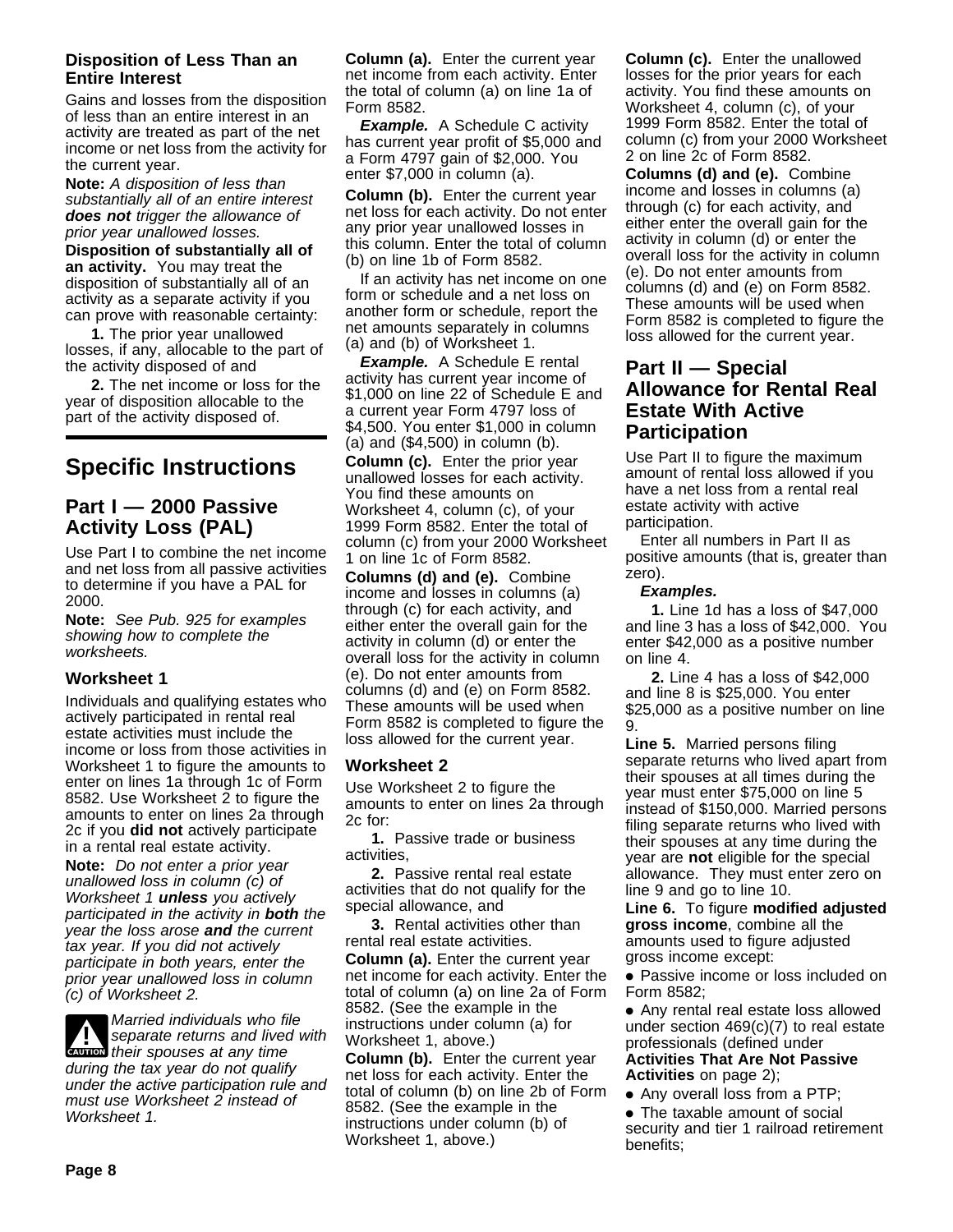• The deduction allowed under section 219 for contributions to IRAs and certain other qualified retirement plans;

• The deduction allowed under section 164(f) for one-half of self-employment taxes;

• The exclusion from income of interest from series EE and I U.S. savings bonds used to pay higher education expenses;

• The exclusion allowed under section 137 for expenses related to adoption assistance programs; or

● The student loan interest deduction.

Include in modified adjusted gross income any portfolio income and expenses that are clearly and directly allocable to portfolio income. Also include any income that is treated as nonpassive income, such as overall gain from a PTP and net income from an activity or item of property subject to the recharacterization of passive income rules. When figuring modified adjusted gross income, any overall loss from the entire disposition of a passive activity is taken into account as a nonpassive loss. But it is **not** included on Form 8582.

**Example.** Your adjusted gross income on line 33 of Form 1040 is \$92,000, and you have taxable social security benefits of \$5,500 on line 20b. Your modified adjusted gross income is \$86,500 (\$92,000 – \$5,500).

**Line 8.** Do not enter more than \$12,500 on line 8 if you are married filing a separate return and you and your spouse lived apart at all times during the year. Married persons filing separate returns who lived with their spouses at any time during the year are not eligible for the special allowance. They must enter zero on line 9 and go to line 10.

### **Part III — Total Losses Allowed**

Use Part III to figure the amount of the PAL (as determined in Part I) allowed for 2000 from all passive activities.

**Line 11.** Use the worksheets on Form 8582 and the following instructions for those worksheets to figure the unallowed loss to be carried forward and the allowed loss to report on your forms and schedules for 2000.

#### **Worksheets 1 and 2**

Worksheets 1 and 2, columns (d) and (e), show whether an activity had an overall gain or loss. If you have

activities that show overall gain in column (d) of Worksheet 1 or 2, report all the income and losses listed in columns (a), (b), and (c) for those activities on the proper forms and schedules.

If you have activities that show an overall loss in column (e) of Worksheet 1 or 2, you must allocate your allowed loss on line 11 of Form 8582 to those activities by completing Worksheets 3, 4, and 5 or 6.

Complete Worksheet 3 only if you entered an amount on line 9 of Form 8582 **and** any activities in Worksheet 1 have an overall loss in column (e). If you did not enter an amount on line 9 or none of the activities in Worksheet 1 have an overall loss, skip Worksheet 3 and complete Worksheet 4 for all activities in Worksheet 1 or 2 that have an overall loss in column (e).

**Note:** Because of the 28% capital gain rate, you must identify the 28% rate gains and losses, which must be reported separately on Schedule D of your return (and on Form 6781, if used).

28% rate gain or loss includes **all** collectibles gains and deductible long-term losses and section 1202 gain on the sale of qualified small business stock. See the instructions for Schedule D (Form 1040) for details, including the definitions of "collectibles gains and losses" and "section 1202 gain."

#### **Worksheet 3**

If you entered an amount on line 9 of Form 8582, use Worksheet 3 for all activities with an overall loss in column (e) of Worksheet 1.

**Column (a).** Enter the overall loss from column (e) of Worksheet 1 for each activity.

**Column (b).** Divide each of the individual losses shown in column (a) by the total of all the losses in column (a) and enter this ratio for each activity in column (b). The total of all the ratios in column (b) must equal 1.00.

**Column (c).** Multiply each ratio in column (b) by the amount on line 9 of Form 8582, and enter the results in column (c). The total of column (c) must be the same as line 9 of Form 8582.

**Column (c) total is the same as column (a) total.** If the total losses in column (c) are the same as those in column (a), report all amounts in columns (a), (b), and (c) of Worksheet 1 on the proper forms and schedules.

The losses in Worksheet 1 are allowed in full and are not carried over to Worksheet 4. Complete Worksheet 4 only if any activities have an overall loss in column (e) of Worksheet 2.

**Column (c) total is less than column (a) total.** If the total losses in column (c) are less than the total losses in column (a), complete column (d).

**Column (d).** Subtract column (c) from column (a) and enter the results in column (d). Also enter the amounts from column (d) of Worksheet 3 in column (a) of Worksheet 4.

#### **Worksheet 4**

Complete Worksheet 4 if any activities have an overall loss in column (e) of Worksheet 2 or losses in column (d) of Worksheet 3 (in column (e) of Worksheet 1 if you did not have to complete Worksheet 3).

On Worksheet 4, enter the name of each activity and the form or schedule on which the loss will be reported.

**Column (a).** Enter the amounts, if any, from column (d) of Worksheet 3 (from column (e) of Worksheet 1 if you did not have to complete Worksheet 3). Also enter the losses, if any, from column (e) of Worksheet 2.

**Column (b).** Divide each of the individual losses shown in column (a) by the total of all the losses in column (a) and enter this ratio for each activity in column (b). The total of all the ratios must equal 1.00.

**Column (c).** Complete the following computation:

Multiply each ratio in column (b) by the amount on line C above, and enter the result in column (c).

If you have losses from any activity that are reported on two or more different forms or schedules, use Worksheet 6 instead of Worksheet 5 for that activity.

Also use Worksheet 6 instead of Worksheet 5 for any activity with two or more transactions that are reported on the same form or schedule but must be separately identified for tax purposes; for example, capital losses that are 28% rate losses and those that are not.

#### **Worksheet 5**

Use Worksheet 5 for any activity listed in Worksheet 4 if all the loss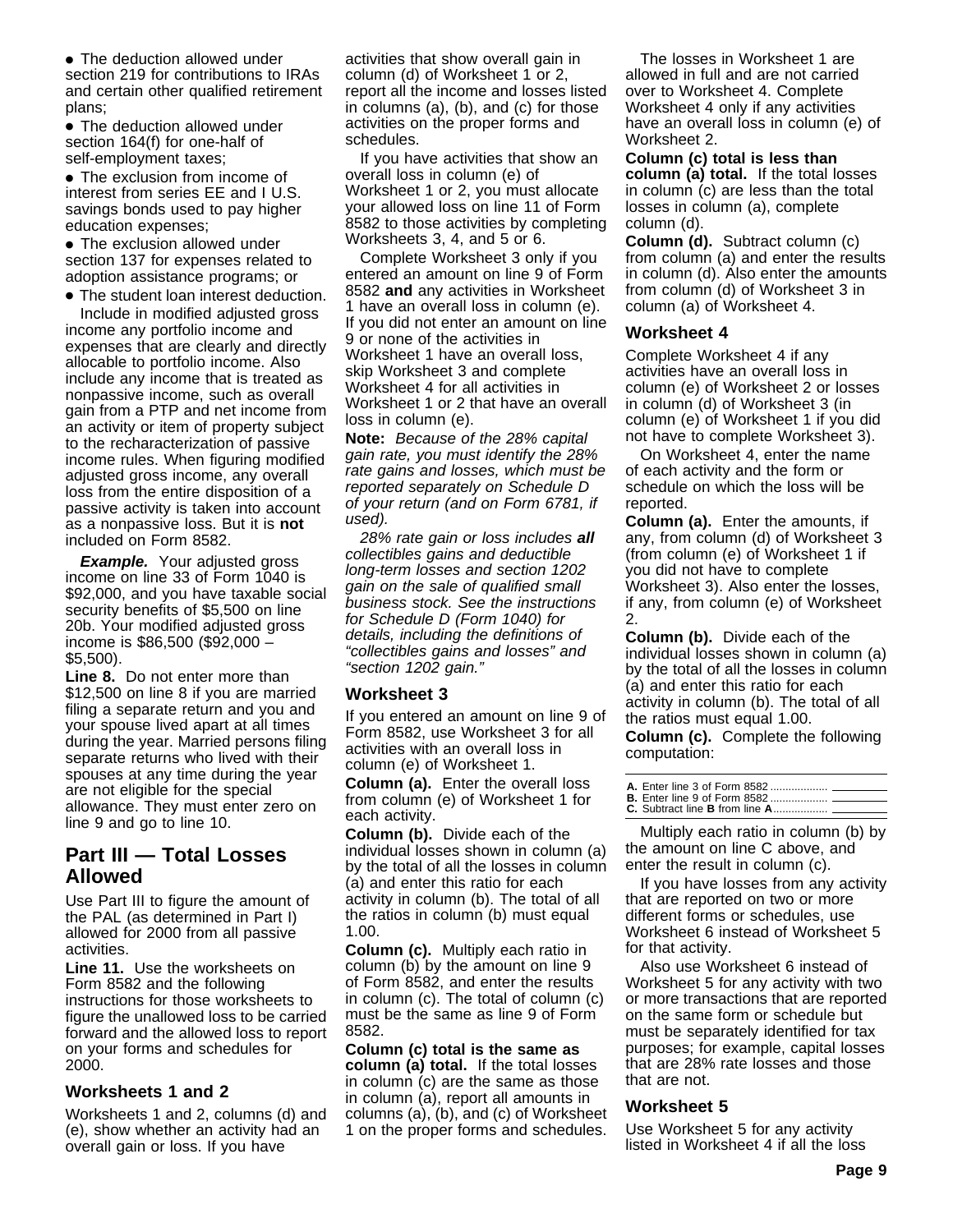from that activity is reported on one form or schedule.

**Example.** Use Worksheet 5 if all the loss from an activity is reported on Schedule E, even though part of the loss is a current year Schedule E loss and part of it is from a Schedule E prior year unallowed loss.

**Column (a).** For each activity entered in Worksheet 5, enter the net loss plus the prior year unallowed loss for the activity. Figure this amount by adding the losses in columns (b) and (c) of Worksheets 1 and 2.

**Column (b).** For each activity entered in Worksheet 5, enter the amount from column (c) of Worksheet 4 for the activity. These are your **unallowed losses for 2000.** Keep a record of these amounts so the losses can be used to figure your PAL next year.

**Column (c).** Subtract column (b) from column (a). These are your **allowed losses for 2000.** Report the amounts in this column on the forms and schedules normally used.

See the forms and schedules listed under **How To Report Allowed Losses** on page 11. Also, see Pub. 925 for an extensive example of how to report passive income and losses on the forms and schedules.

#### **Worksheet 6**

Use Worksheet 6 for any activity listed in Worksheet 4 that has losses that are reported on two or more different forms and schedules or different parts of the same form or schedule (for example, 28%-rate and non-28%-rate capital losses reported in Part II of Schedule D). Worksheet 6 allocates the loss allowed and unallowed for the activity and allocates the allowed loss to the different forms or schedules used to report the losses.

Only losses that would cause a difference in tax liability if they were reported on a different form or schedule or different parts of the same form or schedule are kept separate. Those forms, schedules, and parts are:

● Schedules C, D (Parts I and II (28% rate losses and non-28%-rate losses)), E, and F.

**Note:** You must make a separate entry in Schedule D, Part I or Part II, for each transaction reported. See the instructions for Schedule D (Form 1040).

● Forms 4684 (Section B), 4797 (Parts I and II), and 4835.

Use a separate copy of Worksheet 6 for each activity for which you have losses reported on two or more different forms or schedules or different parts of the same form or schedule (for example, 28%-rate and non-28%-rate capital losses reported in Part II of Schedule D). Enter the name of the form or schedule and part on the line above line 1a of Worksheet 6.

**Line 1a, column (a).** Enter the net loss plus any prior year unallowed loss from the activity that is reported on the same form or, in the case of Schedule D and Form 4797, the same part.

If you have a Schedule D 28% rate loss and a Schedule D non-28%-rate loss, see the example on this page before completing Worksheet 6. **Line 1b, column (a).** Enter any net income from the activity that is

reported on the same form or schedule as the loss on line 1a, column (a). **Example.** You enter a prior year

unallowed loss from Form 4797, Part I, on line 1a. If the activity has a current year Form 4797, Part I, gain, enter the gain on line 1b, column (a). If the activity does not have a Form 4797, Part I, gain, enter zero on line 1b, column (a).

**Line 1c, column (b).** Subtract line 1b, column (a), from line 1a, column (a), and enter the result in column (b). If line 1b, column (a), is more than line 1a, column (a), enter zero in column (b).

**Column (c).** Divide each of the losses entered in column (b) by the total of column (b) and enter the ratio in this column. The total of this column must be 1.00.

**Column (d).** Multiply the unallowed loss for this activity, found in Worksheet 4, column (c), by each ratio in column (c) of Worksheet 6. If zero is entered in column (b) of Worksheet 6, also enter zero for that form or schedule in column (d).

The amount in column (d) is the **unallowed loss for 2000.** Keep a record of this worksheet so you can use the losses to figure your PAL next year.

**Column (e).** Subtract the amount in column (d) from the loss entered on line 1a, column (a). This is the **allowed loss for 2000** to enter on the forms or schedules. The forms and schedules you use must show the losses from this column and the income, if any, for that activity from column (a) of Worksheet 1 or 2.

#### **Example of Schedule D (Form**

**1040) Transactions.** The taxpayer had the following Schedule D (Form 1040) transactions from two passive activities in 2000.

#### Activity I

A passive activity prior year unallowed long-term capital loss (a 28% rate loss) of \$1,000 and a current year long-term capital loss of \$3,000.

#### Activity II

A current year collectibles loss (a 28% rate loss) of \$230 and net income of \$1,100 from Schedule E (Form 1040).

Worksheet 2

Activity I has an overall loss of \$4,000 (current year long-term capital loss of \$3,000 and a prior year unallowed long-term capital loss of \$1,000). Activity II has an overall gain of \$870 (current year net income of \$1,100 less a current year long-term capital loss of \$230). Line 11 of Form 8582 shows an allowed loss of \$1,100.

Worksheet 4

Activity I has an unallowed loss of \$3,130 (line 3 of Form 8582 (\$3,130) less line 9 of Form 8582 (-0-) x 100%). All of the \$230 loss is allowed for Activity II.

Worksheet 6

Worksheet 6 is used to figure the portion of the unallowed loss attributable to the 28% rate loss and the portion attributable to the non-28%-rate loss.

The loss attributable to the 28% rate loss (\$1,000) and the loss attributable to the non-28%-rate loss (\$3,000) are separate entries in Worksheet 6 (that is, losses entered as if they were reported on different forms or schedules). The ratio of each loss to the total of the two losses is figured as follows.  $$1,000/\$4,000 = .25.$ \$3,000/\$4,000 = .75. Each of these ratios is multiplied by the unallowed loss for Activity I, shown in column (c) of Worksheet 4 (\$3,130).

Unallowed losses for Activity I:

● 28% rate loss: .25 x \$3,130 = \$782.50.

● Non-28%-rate loss: .75 x \$3,130 = \$2,347.50.

Allowed losses for Activity I:

- 28% rate loss: \$1,000 \$782.50 = \$217.50.
- Non-28%-rate loss: \$3,000 –

 $$2,347.50 = $652.50$ .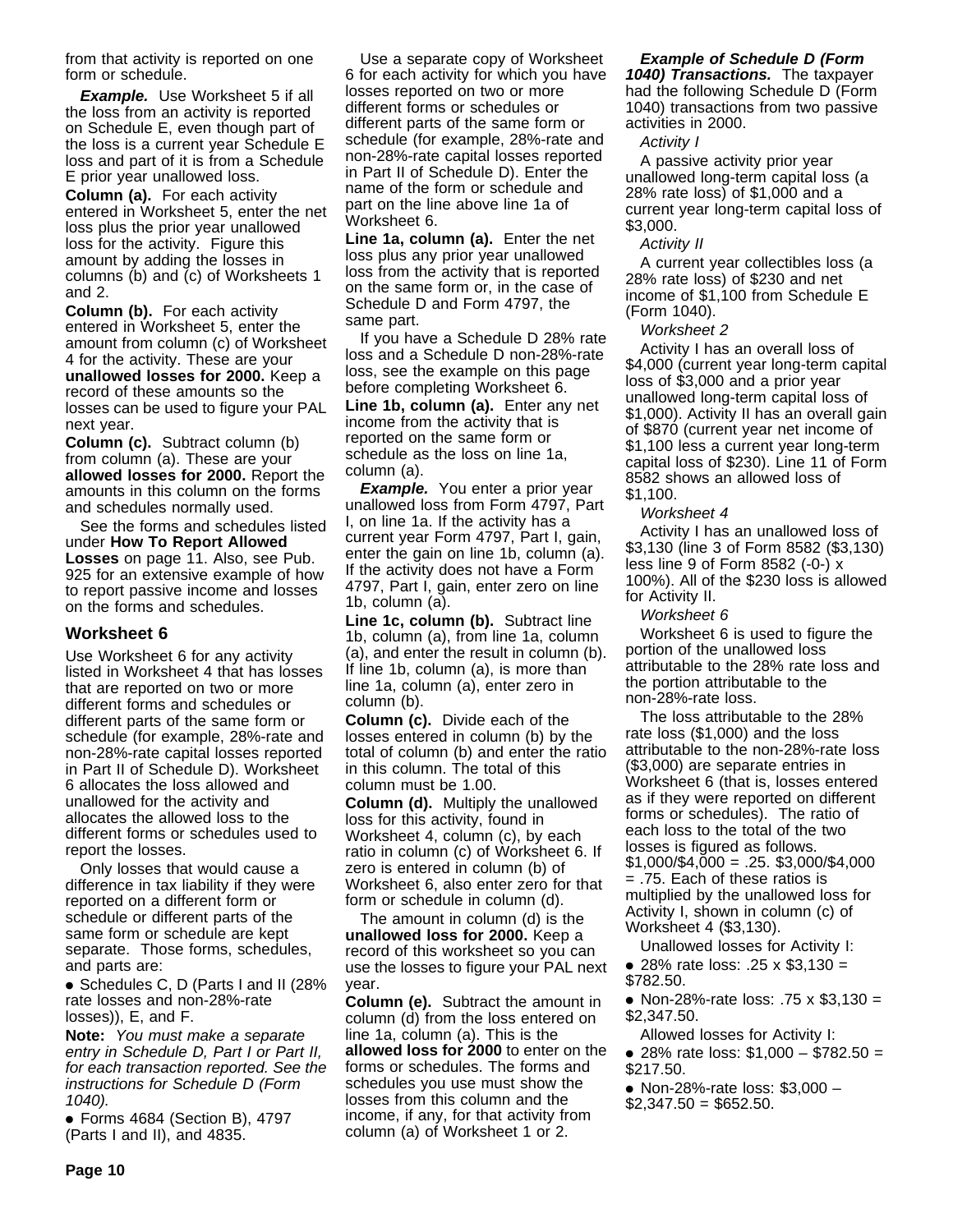The total loss allowed for Activity I (\$870) is entered in column (f), Part II, Schedule D (Form 1040), and the 28% rate loss (\$217.50) is entered in column (g). Keep a record of the unallowed 28%-rate and non-28%-rate losses to figure the PAL for these transactions next year.

See the forms and schedules listed under **How To Report Allowed Losses** below. Also, see Pub. 925 for an extensive example of how to report passive income and losses on the forms and schedules.

# **How To Report Allowed Losses**

**Line 3 is income.** If line 3 of Form 8582 shows net income or zero, all the losses in columns (b) and (c) of Worksheets 1 and 2 are allowed in full. Report the income and losses in columns (a), (b), and (c) of Worksheets 1 and 2 on the forms and

schedules normally used. **Line 11 is the same as the total of lines 1b, 1c, 2b, and 2c.** In this case also, all the losses in columns (b) and (c) of Worksheets 1 and 2 are allowed in full. Report the income and losses in columns (a), (b), and (c) of Worksheets 1 and 2 on the forms and schedules normally used.

**Columns (a) and (c) of Worksheet 3 are the same amount.** In this case, all the losses in columns (b) and (c) of Worksheet 1 are allowed in full. Report the income and losses in columns (a), (b), and (c) of Worksheet 1 on the forms and schedules normally used.

**Losses allowed in column (c) of Worksheet 5.** The amounts in column (c) of Worksheet 5 are the losses allowed for 2000 for the activities listed in that worksheet. Report the loss allowed from column (c) of Worksheet 5 and the income, if any, for that activity, from column (a) of Worksheet 1 or 2, on the form or schedule normally used.

**Losses allowed in column (e) of Worksheet 6.** The amounts in column (e) of Worksheet 6 are the losses allowed for 2000 for the activity listed in that worksheet. Report the losses allowed from column (e) of Worksheet 6 and the income, if any, for that activity, from column (a) of Worksheet 1 or 2, on the forms or schedules normally used.

**Schedules C and F, and Form 4835.** Enter on the net profit or loss line of your schedule or form the allowed passive loss from the worksheet. To

the left of the entry space enter "PAL."

If the net profit or loss line on your form or schedule shows net profit for the year, reduce the net profit by the allowed loss from Worksheet 5 or 6, and enter the result on the net profit or loss line.

**Example.** Schedule C shows net profit for the year of \$5,000 from a passive activity. The activity also has a Form 4797 gain of \$2,500 and a prior year unallowed Schedule C loss of \$6,000. The loss allowed for 2000 is \$6,000. You enter a net loss of \$1,000 on line 31 of Schedule C (the \$5,000 net profit for the year less the \$6,000 loss allowed for the year). To the left of the entry space, you enter "PAL."

See Schedule D and Form 4797 instructions on this page if you also had passive gains and losses from the sale of assets or of an interest in a passive activity.

**Schedule E, Part I.** Enter the allowed loss from the worksheet on line 23 of Schedule E. An activity that has net profit for the year and prior year unallowed losses will have net profit on line 22 and the allowed loss on line 23. The allowed loss on line 23 will include the loss allowed to the extent of the net profit. Line 24 of Schedule E will show total net profit and line 25 will show total losses allowed (both passive and nonpassive). Line 26 will show the total net profit or loss.

**Schedule E, Parts II and III.** Any net income shown on your Schedule K-1 that is passive income must be entered as passive income in the appropriate column of Schedule E, Part II or III. Enter the passive loss allowed from Worksheet 5 or 6 in the appropriate column for passive losses. The passive losses allowed include the loss allowed to the extent of any net income from the activity. See Schedule D and Form 4797 instructions on this page if you also had passive gains or losses from the sale of assets or of an interest in a passive activity.

**Form 4684, Section B.** Any passive activity gain from Form 4684 is unchanged. It was used on Form 8582 to determine allowable PALs. If you do not have passive losses on Form 4684, complete Form 4684 and follow the instructions for that form for where to report the gain.

If you have passive losses on Form 4684, cross through the amount you first entered on line 31, 32, 38a, 38b, or 39 of that form, and enter the

allowed loss from the worksheet. To the left of the entry space, enter "PAL."

**Schedule D and Form 4797.** If you sold assets from a passive activity or you sold an interest in your passive activity, all gains from the activity must be entered on the appropriate line of Schedule D or Form 4797. Identify the gain as "From passive activity." Enter any allowed losses for Schedule D or Form 4797 on the appropriate line, and to the left of the entry space, enter "PAL."

**Entire disposition with an overall loss.** If you made an entire disposition of your interest in a passive activity and that activity had an overall loss, none of the gains, if any, or losses were entered on Form 8582 or the worksheets. However, all the gains and losses must be reported on the forms or schedules normally used. To the left of each entry space, enter "Entire disposition of passive activity."

**Entire disposition with an overall gain.** Gains and losses from this activity were included on Form 8582 so that the gains might offset other PALs. Report all the gains and losses on the forms and schedules normally used, and to the left of each entry space, enter "Entire disposition of passive activity."

# **Publicly Traded Partnerships (PTPs)**

A PTP is a partnership whose interests are traded on an established securities market or are readily tradable on a secondary market (or its substantial equivalent).

An established securities market includes any national securities exchange and any local exchange registered under the Securities Exchange Act of 1934 or exempted from registration because of the limited volume of transactions. It also includes any over-the-counter market.

A secondary market generally exists if a person stands ready to make a market in the interest. An interest is treated as readily tradable if the interest is regularly quoted by persons, such as brokers or dealers, who are making a market in the interest.

The substantial equivalent of a secondary market exists if there is no identifiable market maker, but holders of interests have a readily available, regular, and ongoing opportunity to sell or exchange interests through a public means of obtaining or providing